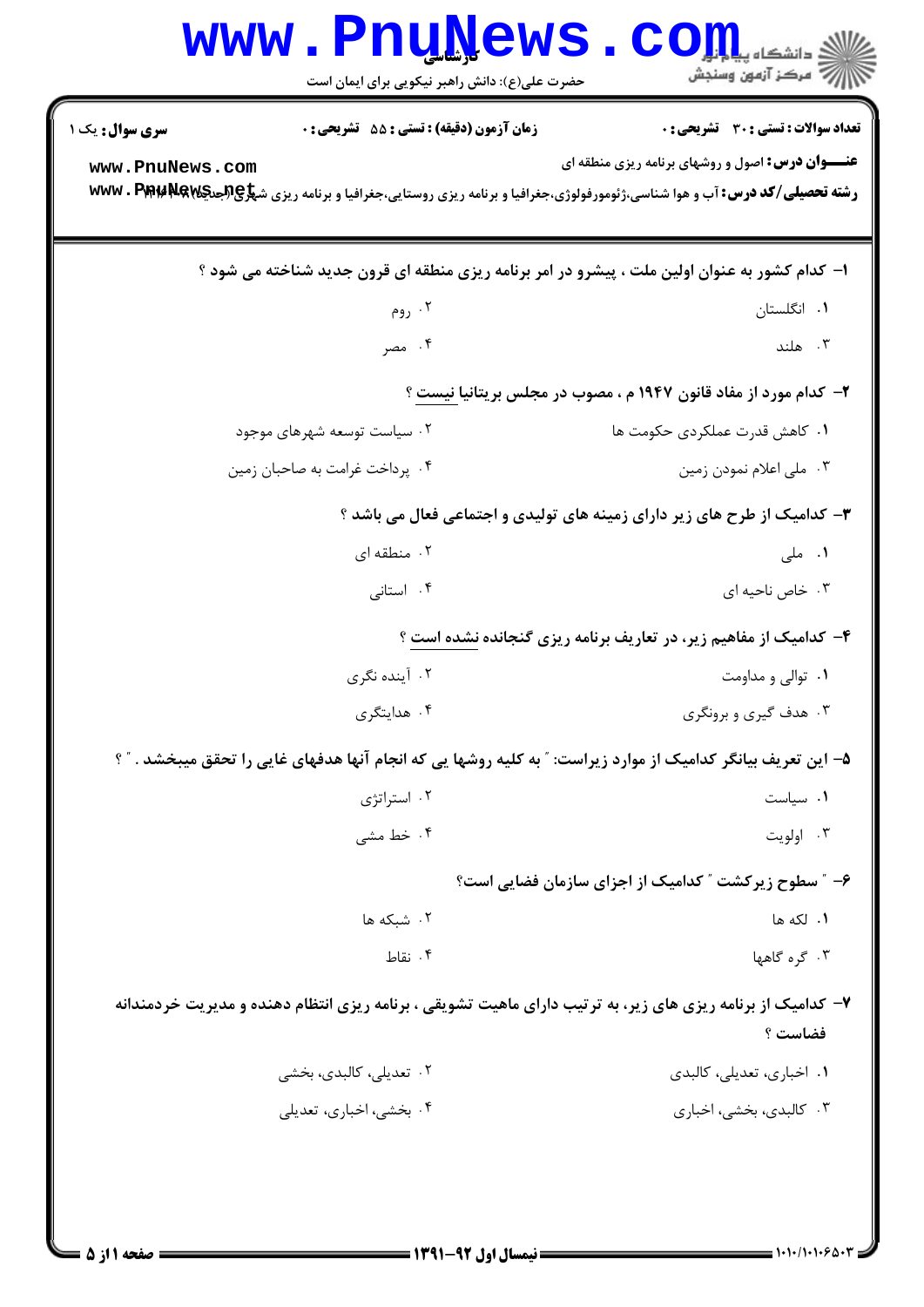## **www.PnuNews.com** حضرت علی(ع): دانش راهبر نیکویی برای ایمان است **تعداد سوالات : تستي : 30 - تشريحي : 0 سری سوال : ۱ یک** زمان آزمون (دقيقه) : تستى : 55 ٪ تشريحي : 0 **عنـــوان درس:** اصول و روشهای برنامه ریزی منطقه ای www.PnuNews.com **رشته تحصیلی/کد درس: آب و هوا شناسی،ژئومورفولوژی،جغرافیا و برنامه ریزی روستایی،جغرافیا و برنامه ریزی ش<del>پلا@Wes ، P W</del>W . P WW** ۸– کدام برنامه ریزی را گاهی "برنامه توسعه و عمران" نیز می نامند ؟ ۰۲ غیر متمرکز ۰۱ شهری ۰۴ جامع ۰۳ منطقه ای  $\cdot$ ۹- ″ نواحی سکونت یافته با طبیعت غالب کشاورزی ″ جزء کدامیک از مناطق برنامه ریزی دسته بندی شده توسط جان فریدمن است ؟ ۰۲ مرزی دارای منابع ۰۱ غیر مرزی دارای منابع ۰۴ انتخابی عقب مانده ۰۳ هسته ای  $\cdot$

- ۱۰– ″ گرین ″ در تعیین محدوده حوزه نفوذ شهر، از کدامیک از موارد زیر بهره گرفت ؟
- ۰۲ توزیع روزنامه ۰۱ تعداد اتوبوس های روزانه
- ۰۴ سلسله مراتب شهری ۰۳ , وش های قیاسے
	- **۱۱-** تقسیمات کالبدی منطقه ، شامل کدام دسته از موارد زیر می باشد ؟
		- ٠١. ميان منطقه ،خرد منطقه ،ناحيه ،مجموعه ،منظومه
			- ٢. منطقه ،ميان منطقه ،ناحيه ،منظومه ،روستا
		- ٣. منطقه ،ميان منطقه ،خرد منطقه ،ناحيه ،مجموعه
			- ۰۴ خرد منطقه ،ناحیه ،منظومه ،مجموعه ،روستا .
		- **۱۲** دامنه نوسان جمعیت در خرد منطقه چند نفر برآورد می گردد ؟
	- ۰۲ ۵۰ الی ۲۵۰ هزار ۰۱ ۱۰ الی ۵۰ هزار
	- ۰۰ . ۵۰ الی ۲۵۰ هزار ۰۴ ۵۰ الی ۵۰۰ هزار
	- ۱۳– در کدامیک از روش های تعیین منطقه ، تأکید بر جریان های بالقوه بین مراکز است ؟
- ٢. تحليل جريانها ۰۱ عددی وزن بندی
- ۰۴ منطقه بندي سرزميني ۰۳ تحلیل جاذبه ای

۱۴- موضوع برنامه ریزی منطقه ای ، کدام گزینه است ؟

۰۱ جمعیت و نیروهای مؤثر در تغییرات جمعیتی ۰۲ مکان و نیروهای مؤثر در توزیع مکانی ۰۴ محیط و نیروهای مؤثر در کاربری اراضی ۰۳ فضا و نیروهای مؤثر در تغییرات فضایی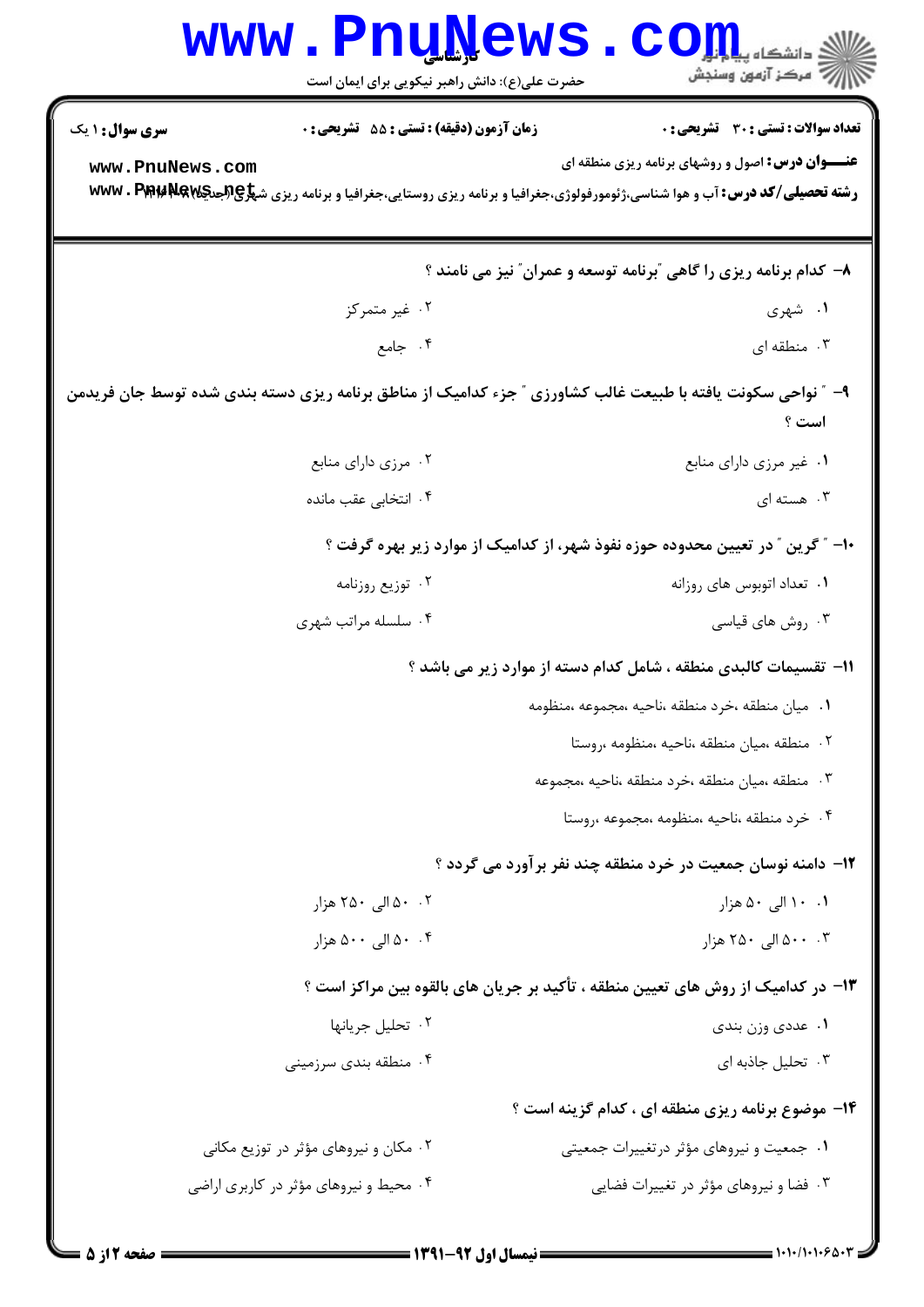|                                                                                                                | www.PnuNews                                      |                                                                                                                                          | ے<br>وائشگاہ پی <mark>اب</mark> لو<br>ک                 |  |
|----------------------------------------------------------------------------------------------------------------|--------------------------------------------------|------------------------------------------------------------------------------------------------------------------------------------------|---------------------------------------------------------|--|
|                                                                                                                | حضرت علی(ع): دانش راهبر نیکویی برای ایمان است    |                                                                                                                                          | أآآآآ مركز آزمون وسنجش                                  |  |
| <b>سری سوال : ۱ یک</b>                                                                                         | <b>زمان آزمون (دقیقه) : تستی : 55 تشریحی : 0</b> |                                                                                                                                          | تعداد سوالات : تستى : 30 - تشريحي : 0                   |  |
| www.PnuNews.com                                                                                                |                                                  | <b>رشته تحصیلی/کد درس: آ</b> ب و هوا شناسی،ژئومورفولوژی،جغرافیا و برنامه ریزی روستایی،جغرافیا و برنامه ریزی ش <del>پرچپپهپ۷۷۳۰</del> WWW | <b>عنـــوان درس:</b> اصول و روشهای برنامه ریزی منطقه ای |  |
|                                                                                                                |                                                  | ۱۵- کدامیک از گزینه های زیر ، از علل نیاز به برنامه ریزی منطقه ای محسوب نمی شود ؟                                                        |                                                         |  |
|                                                                                                                |                                                  | ۰۱ وجود مناطق با هویت فرهنگی و سیاسی مشترک                                                                                               |                                                         |  |
|                                                                                                                |                                                  |                                                                                                                                          | ۰۲ توجه به مسائل عملکردی                                |  |
|                                                                                                                |                                                  | ۰۳ رشد سریع جمعیت شهرنشین و مسائل ناشی از آن                                                                                             |                                                         |  |
|                                                                                                                |                                                  | ۰۴ تنظیم برنامه های ملی و نیاز به اطلاعات منطقه ای                                                                                       |                                                         |  |
| ۱۶- منشأ برنامه ریزی میان منطقه ای را می توان مربوط به کدام کشور دانست ؟                                       |                                                  |                                                                                                                                          |                                                         |  |
|                                                                                                                | ۰۲ فرانسه                                        |                                                                                                                                          | ۰۱ آمریکا                                               |  |
|                                                                                                                | ۰۴ انگلستان                                      |                                                                                                                                          | ۰۳ شوروی سابق                                           |  |
|                                                                                                                |                                                  | ۱۷- در کدام مرحله برنامه ریزی ، سیاست های اتخاذ شده در سطح ً ملی، مستقیماً بر مناطق اثر می گذارد ؟                                       |                                                         |  |
| ۰۴ بین منطقه ای                                                                                                | شنطقه ای $\cdot$ ۳                               | ۰۲ کلان                                                                                                                                  | ۱. بخشی                                                 |  |
|                                                                                                                |                                                  | ۱۸– کدام مورد به عنوان روش پذیرفته شده ای برای تعریف ساخت صنعتی یک نظام اقتصادی بوجود آمد ؟                                              |                                                         |  |
|                                                                                                                | ۰۲ جدول داده - ستانده                            |                                                                                                                                          | ۰۱ تعیین درجه توسعه یافتگی مناطق                        |  |
|                                                                                                                | ۰۴ فرايند تحليلي سلسله مراتب                     |                                                                                                                                          | ۰۳ تاکسونومی عددی                                       |  |
| ۱۹- در مدل ترکیبی توسعه منابع انسانی ، کدامیک از شاخص های زیر وجود ندارد ؟                                     |                                                  |                                                                                                                                          |                                                         |  |
| ۰۴ درآمد سرانه                                                                                                 | ۰۳ نرخ باسوادي                                   | ۰۲ امید به زندگی                                                                                                                         | ۰۱ نرخ رشد                                              |  |
| <b>۲۰</b> - رابطه داده شده ، تعریف کدامیک از شاخص های زیر است ؟<br>$I_j = \frac{1}{n} \sum_{i=1}^{n=s} I_{ij}$ |                                                  |                                                                                                                                          |                                                         |  |
|                                                                                                                | ۰۲ میانگین محرومیت                               |                                                                                                                                          | ۰۱ اندازه گیری و توسعه انسانی                           |  |
|                                                                                                                | ۰۴ محرومیت توسعه انسانی                          |                                                                                                                                          | ۰۳ دامنه محرومیت                                        |  |
|                                                                                                                |                                                  | <b>۲۱</b> - ضریب جمعیت فعال عمومی را از طریق کدامیک از فرمول های زیر میتوان بدست آورد ؟                                                  |                                                         |  |
|                                                                                                                |                                                  |                                                                                                                                          |                                                         |  |

منطقه المسلم المسلم المسلم المسلم المسلم المسلم المسلم المسلم المسلم المسلم المسلم المسلم المسلم ال<br>جمع المسلم المسلم المسلم المسلم المسلم المسلم المسلم المسلم المسلم المسلم المسلم المسلم المسلم المسلم المسلم ا كساد شاغلان منطقه ــكل جمعيت منطقه  $\chi$  .  $\chi$  ,  $\chi$  ,  $\chi$  ,  $\chi$ ۳ .<br>- المعاد جمعيت قمال يـک منطقه<br>- مـ ( × تعاد جمعيت 10 سال به بالای همان منطقه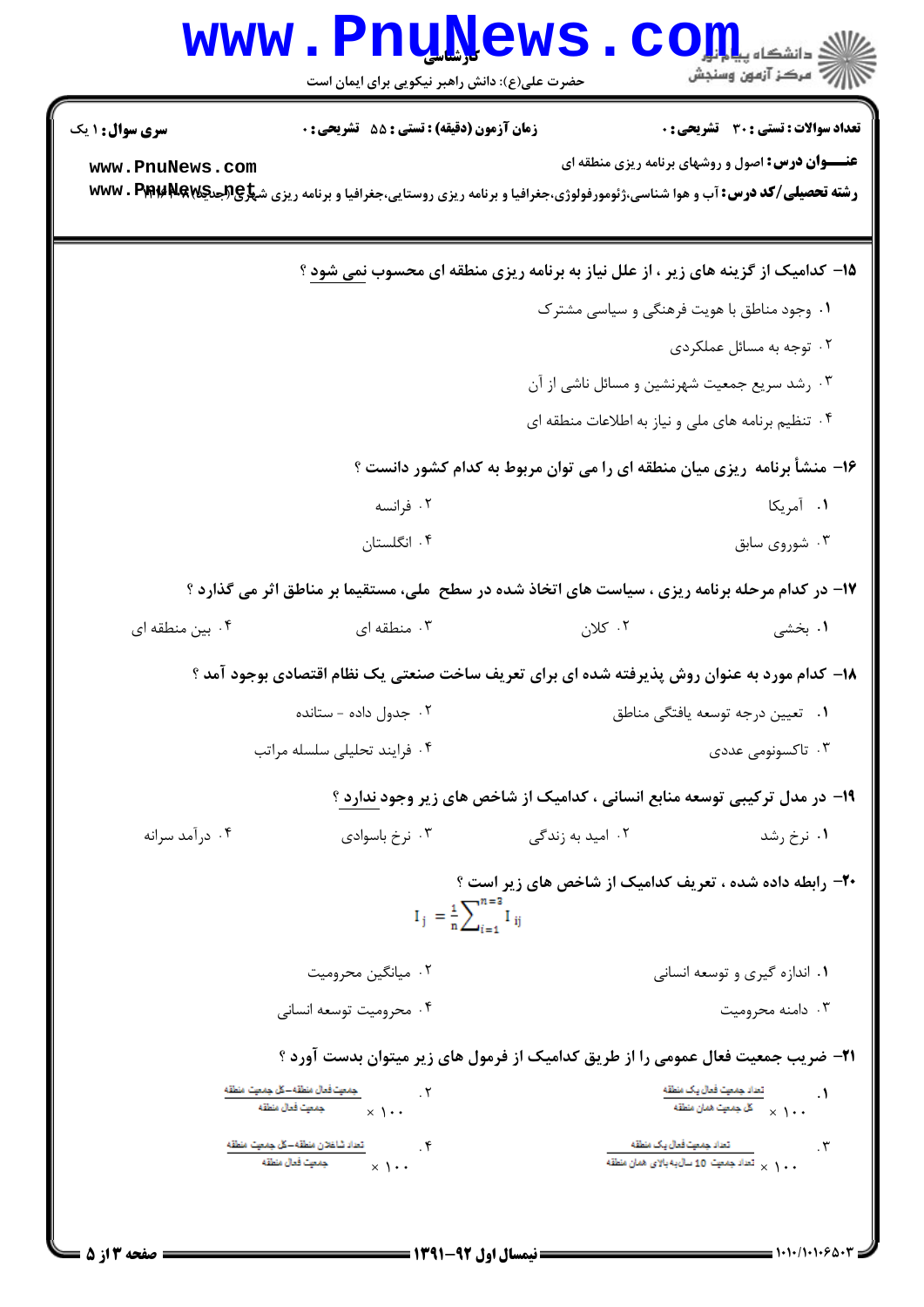|                                                                                                                              | <b>www.PnuNews</b><br>حضرت علی(ع): دانش راهبر نیکویی برای ایمان است               | $\mathop{\hbox{\bf CO}}\nolimits_{\rm GL_2}$<br>رآب مرڪز آزمون وسنڊش                                 |  |  |
|------------------------------------------------------------------------------------------------------------------------------|-----------------------------------------------------------------------------------|------------------------------------------------------------------------------------------------------|--|--|
| <b>سری سوال :</b> ۱ یک                                                                                                       | تعداد سوالات : تستى : 30 قشريحى : 0<br>زمان آزمون (دقیقه) : تستی : 55 آتشریحی : 0 |                                                                                                      |  |  |
| <b>عنـــوان درس:</b> اصول و روشهای برنامه ریزی منطقه ای<br>www.PnuNews.com                                                   |                                                                                   |                                                                                                      |  |  |
|                                                                                                                              |                                                                                   | ۲۲- فرمول کلی آمدل خطی رشد جمعیت ؒ شامل کدامیک از موارد زیر می باشد ؟                                |  |  |
| $p_{n=}p_0 (n + 1)^r$                                                                                                        | $P_{n}=P_{0}$ $rn + \cdot 7$                                                      | $p_{n=}p_0(1+r)^n$ .<br>$p_{n} = p_{0}$ $na + \cdot$                                                 |  |  |
|                                                                                                                              |                                                                                   | ۲۳- مهمترین سنجه ای که در تدوین فرضیه های مرگ و میر بکار می رود کدام است ؟                           |  |  |
|                                                                                                                              | ۰۲ تعداد مواليد و تغييرات آن در آينده                                             | ۰۱ امید به زندگی و تغییرات آن در گذشته                                                               |  |  |
|                                                                                                                              | ۰۴ تعداد مواليد و تغييرات آن در گذشته                                             | ۰۳ امید به زندگی در بدو تولد و تغییرات آن در آینده                                                   |  |  |
|                                                                                                                              |                                                                                   | ۲۴- کدامیک از نظریه های رشد منطقه ای ، بر مشاهدات علمی "کلارک" و "فیشر" بنا نهاده شده است ؟          |  |  |
|                                                                                                                              | ۰۲ رشد از خارج                                                                    | ٠١. اقتصاد پايه ای                                                                                   |  |  |
|                                                                                                                              | ۰۴ پخش                                                                            | ۰۳ بخشی                                                                                              |  |  |
| ۲۵– کدامیک از گزینه های زیر انتقادات وارد شده بر نظریه پایه ای را دربرنمی گیرد ؟                                             |                                                                                   |                                                                                                      |  |  |
| ۰۲ کل نگری                                                                                                                   |                                                                                   | ٠١ عدم ايجاد رابطه ميان منطقه اي                                                                     |  |  |
|                                                                                                                              | ۰۴ يک بعدي بودن                                                                   | ۰۳ محدودیت فنی و نظری                                                                                |  |  |
|                                                                                                                              |                                                                                   | ۲۶– کدام روش به منظور شناخت و پیش بینی سهم بخش های اقتصادی شهر درمقایسه با کشور به کار گرفته می شود؟ |  |  |
|                                                                                                                              | ۰۲ اقتصاد کلان                                                                    | ٠١ تعيين مكان بهينه                                                                                  |  |  |
|                                                                                                                              | ۰۴ تعيين اشتغال در منطقه                                                          | ۰۳ تحليل موقعيت اقتصادي                                                                              |  |  |
|                                                                                                                              |                                                                                   | ۲۷- نظریه مرکز – پیرامون روی چه عواملی تأکید اساسی دارد ؟                                            |  |  |
|                                                                                                                              | ۰۲ سبب تجمعی و رشد منطقه ای                                                       | ۰۱ چشم اندازتمرکز و افزایش بخش های تولیدی                                                            |  |  |
|                                                                                                                              | ۰۴ توان منطقه و رشد ناحیه                                                         | ۰۳ کشش مرکزی و گسترش حوزه نفوذ                                                                       |  |  |
|                                                                                                                              |                                                                                   | ۲۸– اولین و مهمترین حسن ،روش جمعیت به عنوان شاخص مرکزیت کدام مورد است ؟                              |  |  |
|                                                                                                                              | ۰۲ سهولت کاربرد                                                                   | ۰۱ تصویری روشن از وضع موجود                                                                          |  |  |
|                                                                                                                              | ۰۴ توجه به زمان و آینده نگری                                                      | ٠٣ ارتباط سيستمى بين اجزاء                                                                           |  |  |
| ۲۹- کریستالر برای بدست آوردن سلسله مراتب سکونتگاه ها و در مواقع مواجه با محدودیت به ترتیب از چه اطلاعاتی استفاده<br>می کرد ؟ |                                                                                   |                                                                                                      |  |  |
|                                                                                                                              | ۰۲ خدماتی ، اقتصادی                                                               | ۰۱ اجتماعی ، جمعیتی                                                                                  |  |  |
| ۰۴ جمعیتی ، خدماتی                                                                                                           |                                                                                   | ۰۳ اقتصادی ، مکانی                                                                                   |  |  |